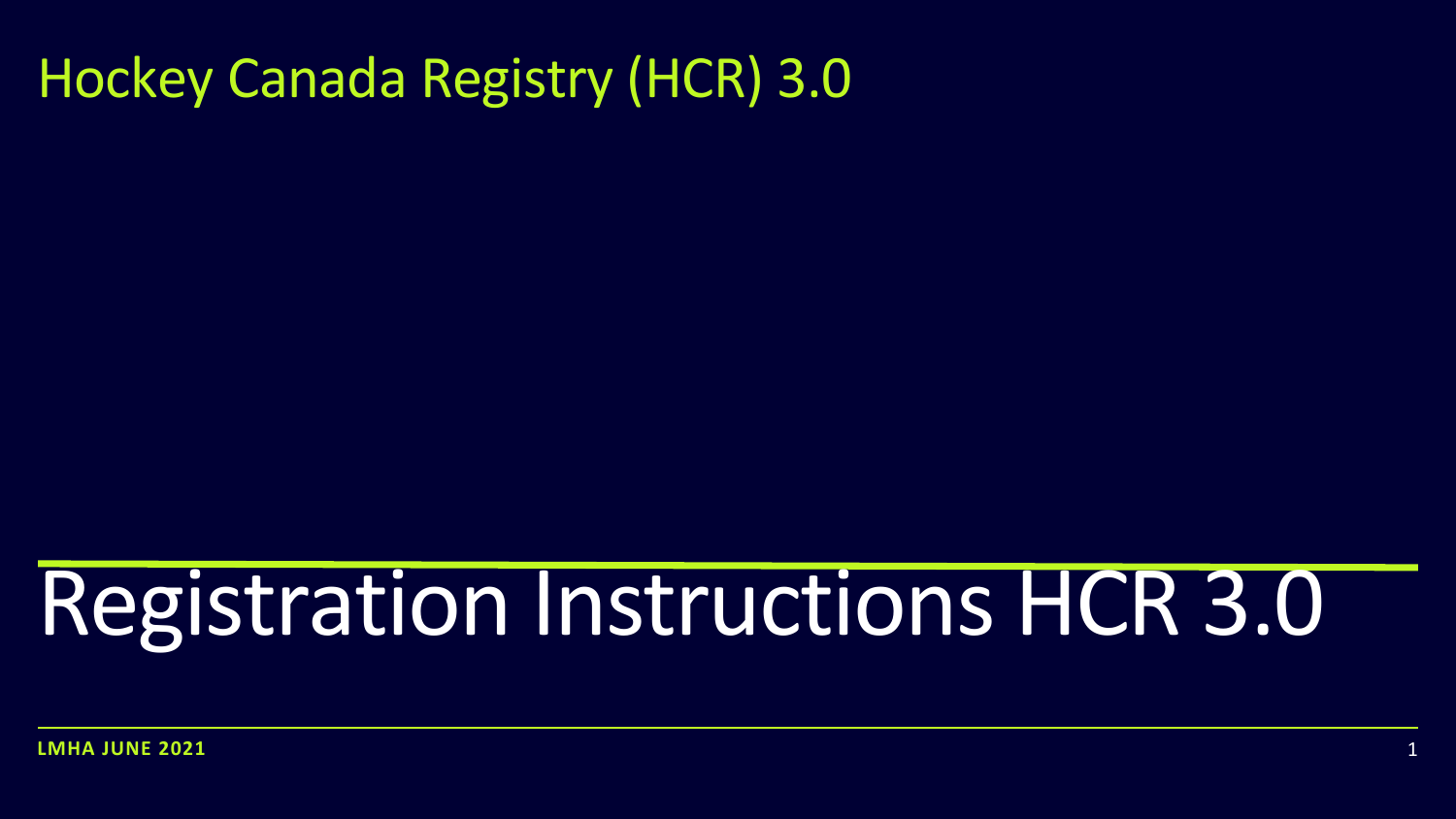### Intro

Hockey Canada has rolled out a new registration platform for all Associations and end users across Canada.

The following slides are provided to help you through the registration process.

You should find that the new release is much easier to use and repetition of data entry is reduced.

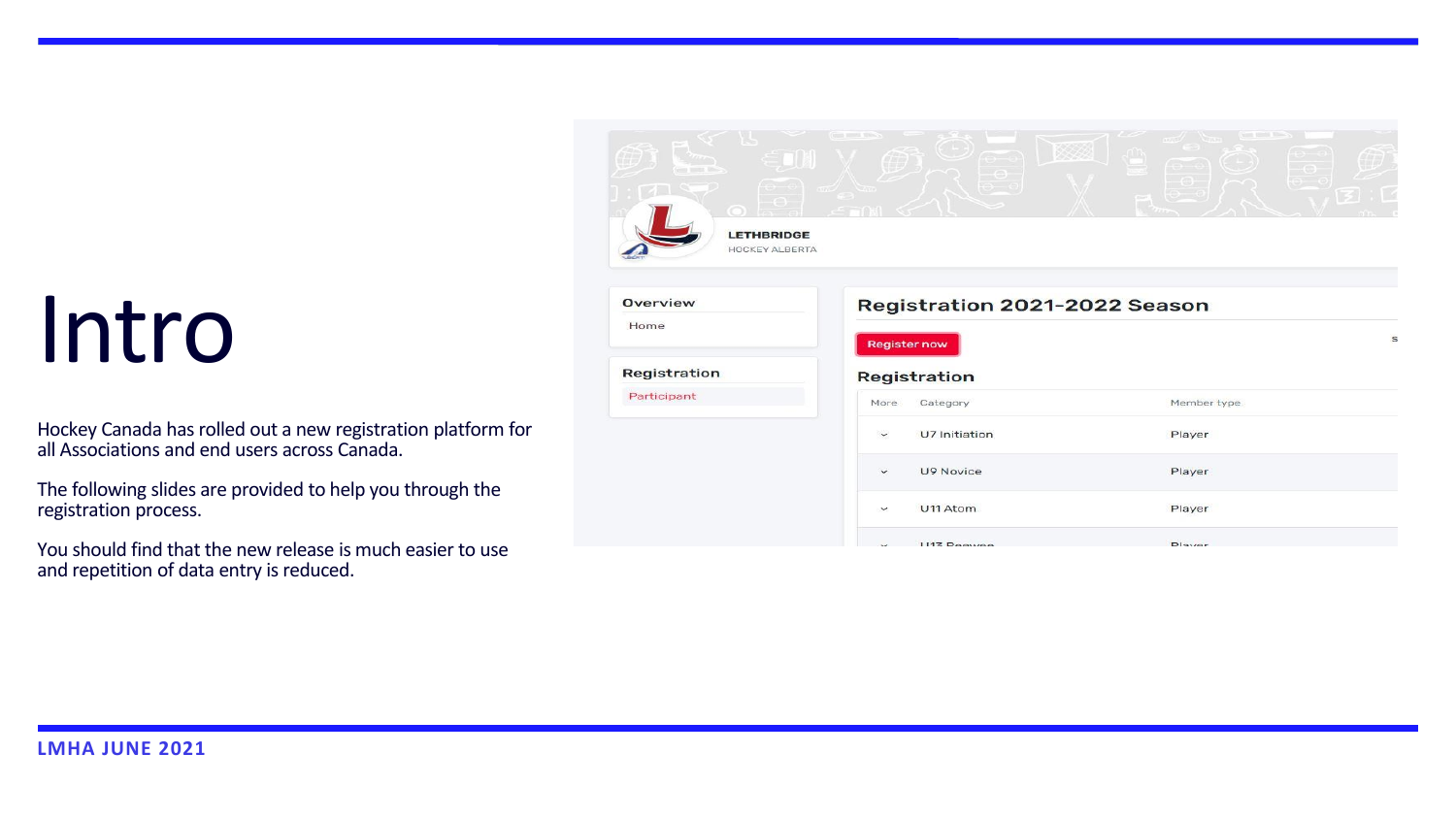



### First Sign-in

When you first click the Registration link from our LMHA website, you will be taken to the "Register Now!" page. In the upper right corner, you will see the "Login" button. You will click there to create your account in HCR 3.0.

NOTE: All existing members/participants have been migrated from the old system. You will be required to set up a new account. Please use a personal email and not a work email, as those may change and make password recovery difficult. The office no longer has the ability to change passwords.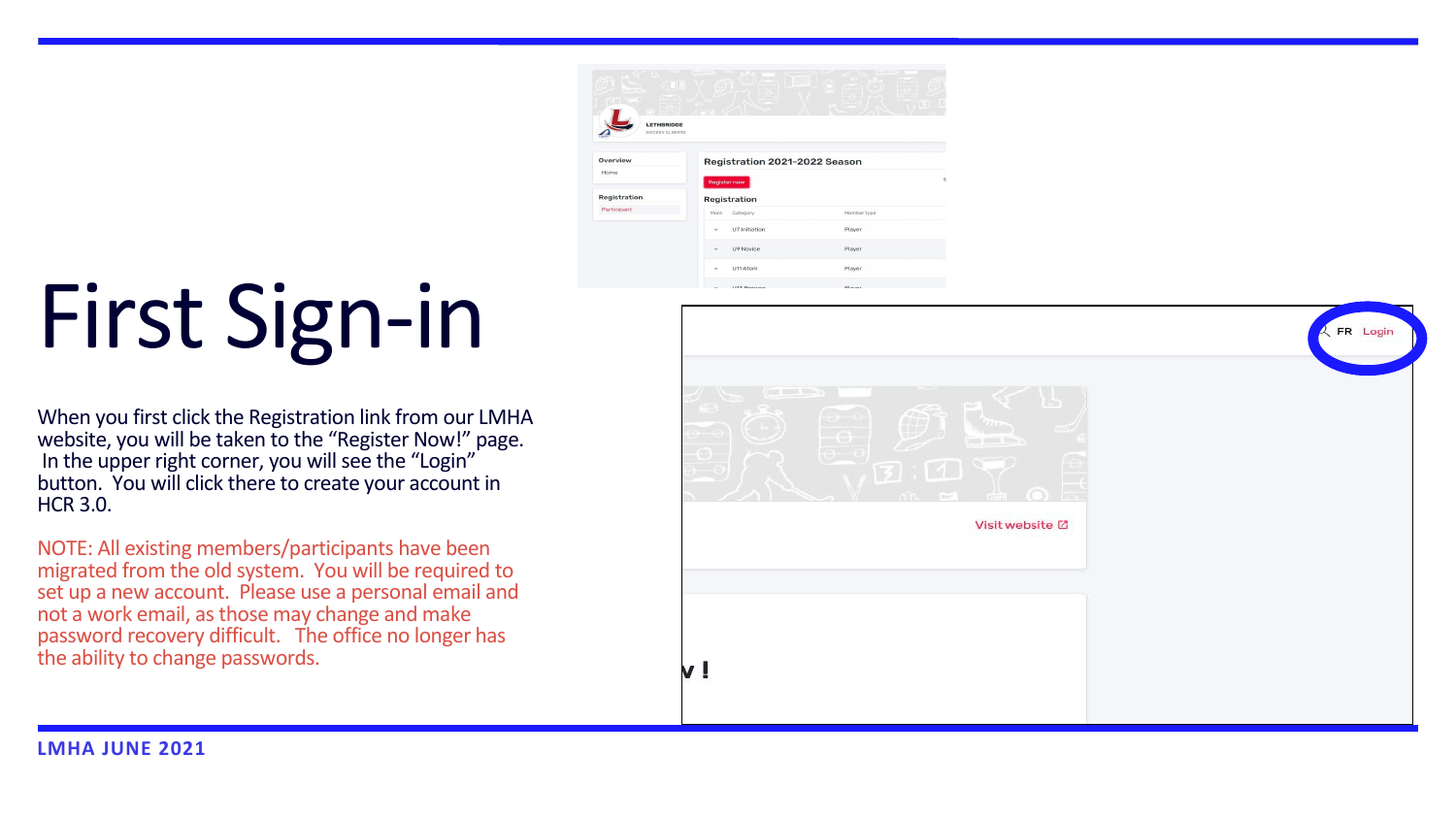| <b>spordle</b> My Account                             |         |
|-------------------------------------------------------|---------|
| Sign in to your account<br>& Email                    |         |
| Login $\rightarrow$<br>Don't have an account? Sign up |         |
|                                                       |         |
|                                                       |         |
| This account does not<br>exist                        |         |
| Try again                                             | Sign up |

### ...First Sign-in

You can either enter an email you have used before or click on the "Sign up" button. Both will prompt you to set up an account.

You may get the error message if the email does not exist in the system. This is OK, just continue to click on Sign up.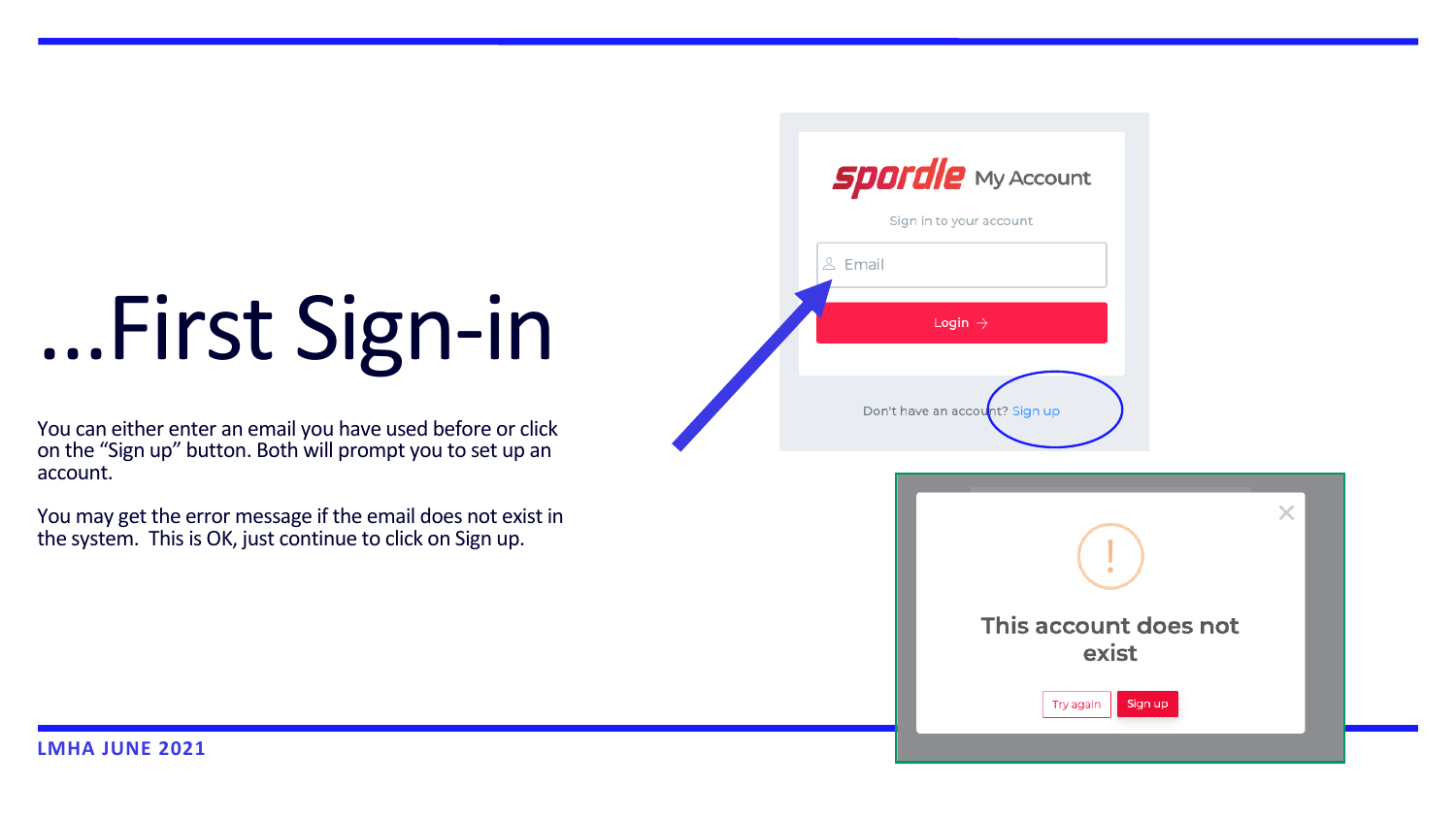### Creating Your Account

NOTE: ensure the email is valid and that you have access to it. A verification code will be sent in the next step!

Fill out the form that appears, entering your email, first name and last name.

- 8 characters
- 1 Upper case letter
- 1 lower case letter
- 1 number
- 1 special character (e.g. \*^\_?, etc.)

The password you create must have the following as a minimum:

Once entered, click "Sign up"

|                  |                      | <b>spordle</b> My Account<br>Sign up |   |
|------------------|----------------------|--------------------------------------|---|
| Email            |                      |                                      |   |
|                  | <b>EMAIL ADDRESS</b> |                                      |   |
| First name       |                      |                                      |   |
|                  |                      |                                      |   |
| Last name        |                      |                                      |   |
| Password         |                      |                                      | ⊕ |
| Confirm password |                      |                                      |   |
| English          |                      |                                      |   |
|                  |                      |                                      |   |
|                  |                      | Sign up $\rightarrow$                |   |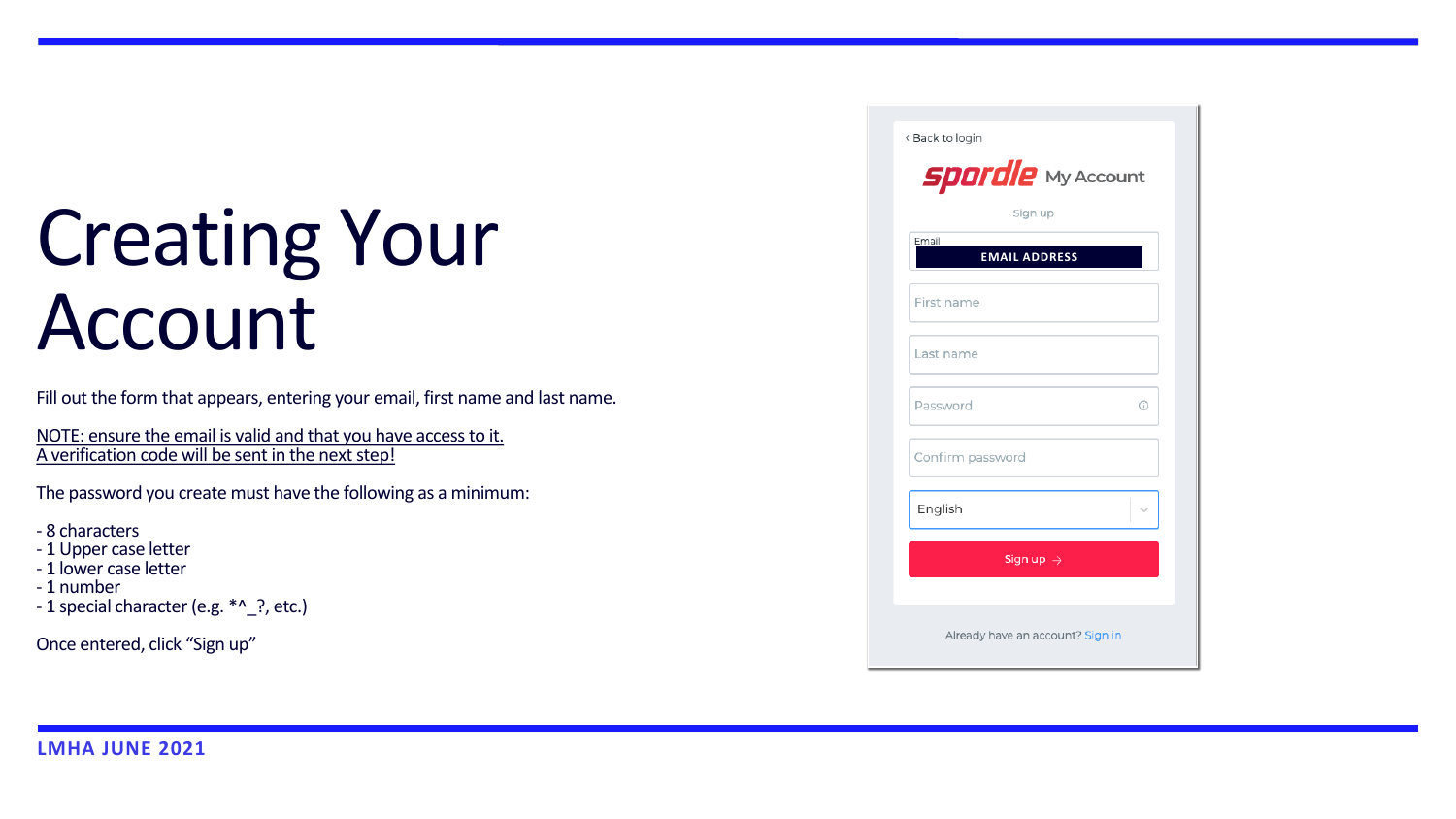< Back to login



Please enter the verification code sent to

martinhardcastle49@gmail.com

| Verify                                   |  |
|------------------------------------------|--|
| You did not receive an email? Send Email |  |



### Terms and conditions

Please read and accept the following terms and conditions of use before proceeding

### Spordle Terms of Use

**User Agreement** 

### **Terms and Conditions**

This User Agreement ("Agreement") is entered into between Spordle Inc. ("Spordle") and the user ("User", "you", "your") to govern your use of the Spordle Solutions ("Solutions") that you will access from the Spordle ID platform either through Spordle My Account ("User Account"). Please read this agreement carefully. You must agree to all of the terms of this agreement to use Spordle My Account.

By clicking the "I Agree" checkbox or by accessing, browsing or using the Platform, you agree to be bound by these Terms of Service and any related policies or guidelines, including any subsequent amendments or modifications.

If you do not agree to all of the Terms and Conditions, then you understand that you will not be permitted to use Spordle My Account, and you agree to click the "CANCEL AND QUIT" button.



Powered by **Spardle** My Account



### …Creating Your Account

Enter the verification code sent to you via email. If email is not received, you can try the "Send Email" link on the bottom. As well, check your spam/junk folders.

Once entered, click "Verify"

If verification is valid, you will be directed to the login screen again. Login (again), and then agree to Hockey Canada Registry Terms and Conditions.

After that, you will be directed to the Register Now! page again, but this time you are signed in and ready to register participants.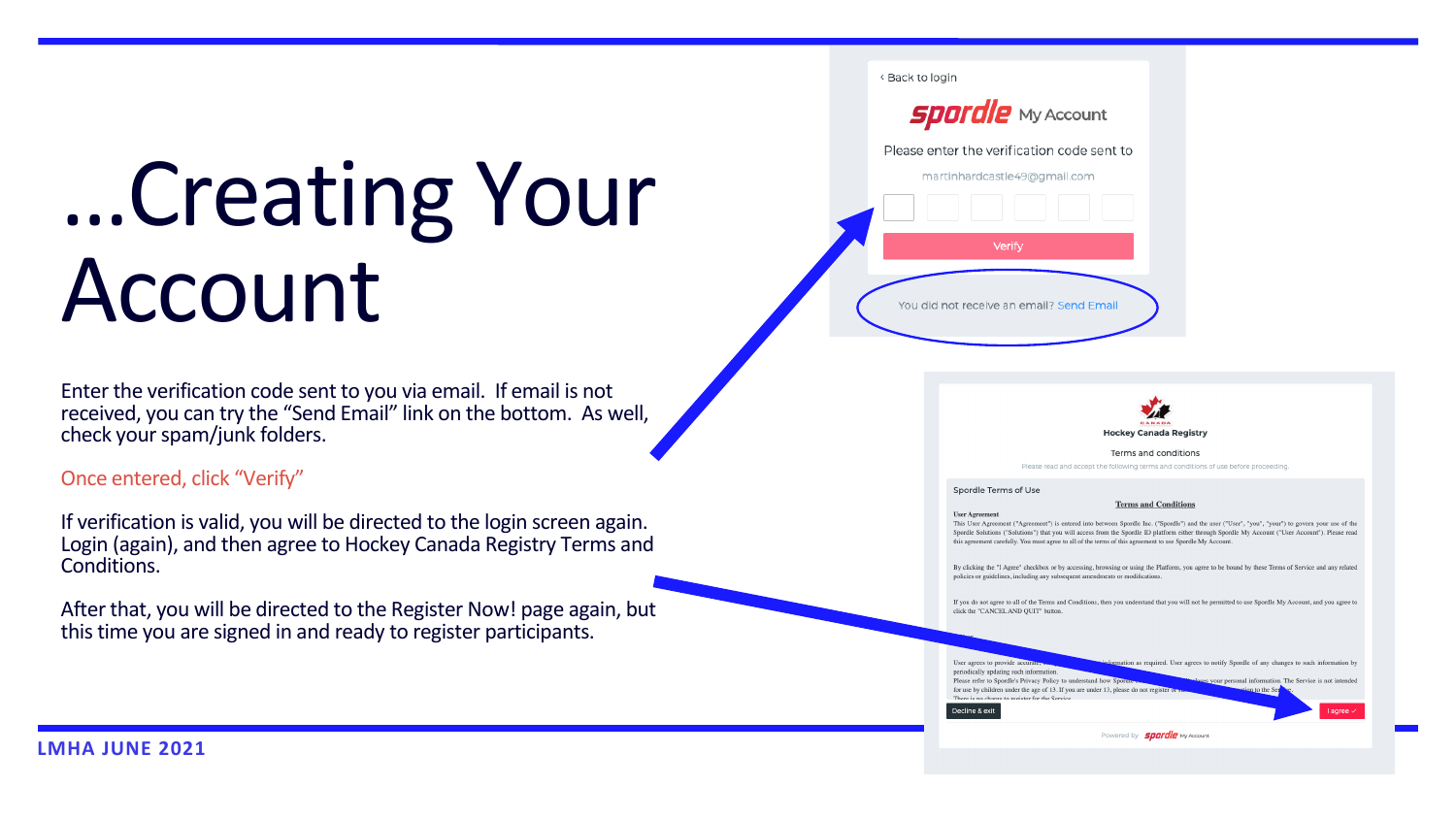



## Registering

**Online Store** 

Simply click on "Register now".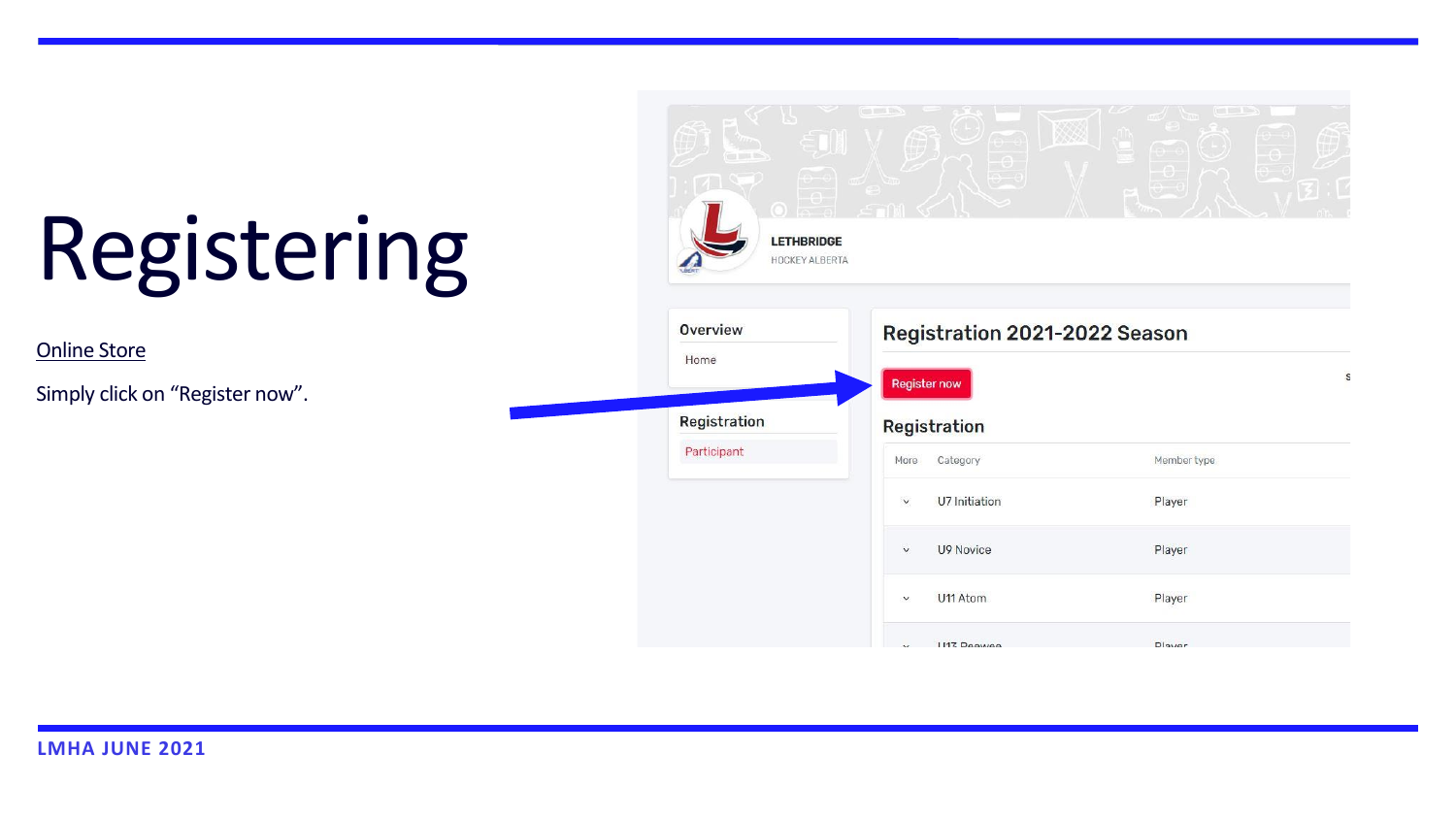### U5 to U21 Online Registration

| a participant                                                                                                         | Start date: 2021<br>End date: 2021 |
|-----------------------------------------------------------------------------------------------------------------------|------------------------------------|
| <b>Register an existing participant</b><br>$\mathsf{R}^\ast$<br>Already participated in organized hockey as a player, | Registration                       |
| coach, official or volunteer.                                                                                         | \$380                              |
| Register a new participant<br>៓<br>Never participated in organized hockey.                                            | \$480                              |
|                                                                                                                       | \$480                              |
| Start Registration →                                                                                                  | \$675                              |



Register

## …Registering

You have the option of registering an existing participant OR registering a new participant.

If your participant has played before, select "register an existing participant. If your participant has never played organized hockey, select "register a new participant".

We are obligated to confirm age and residency. If you are registering a new participant, we will be contacting you for proof of birth and address.

Once your selection is made, click "Start Registration"

Let's start with existing participant…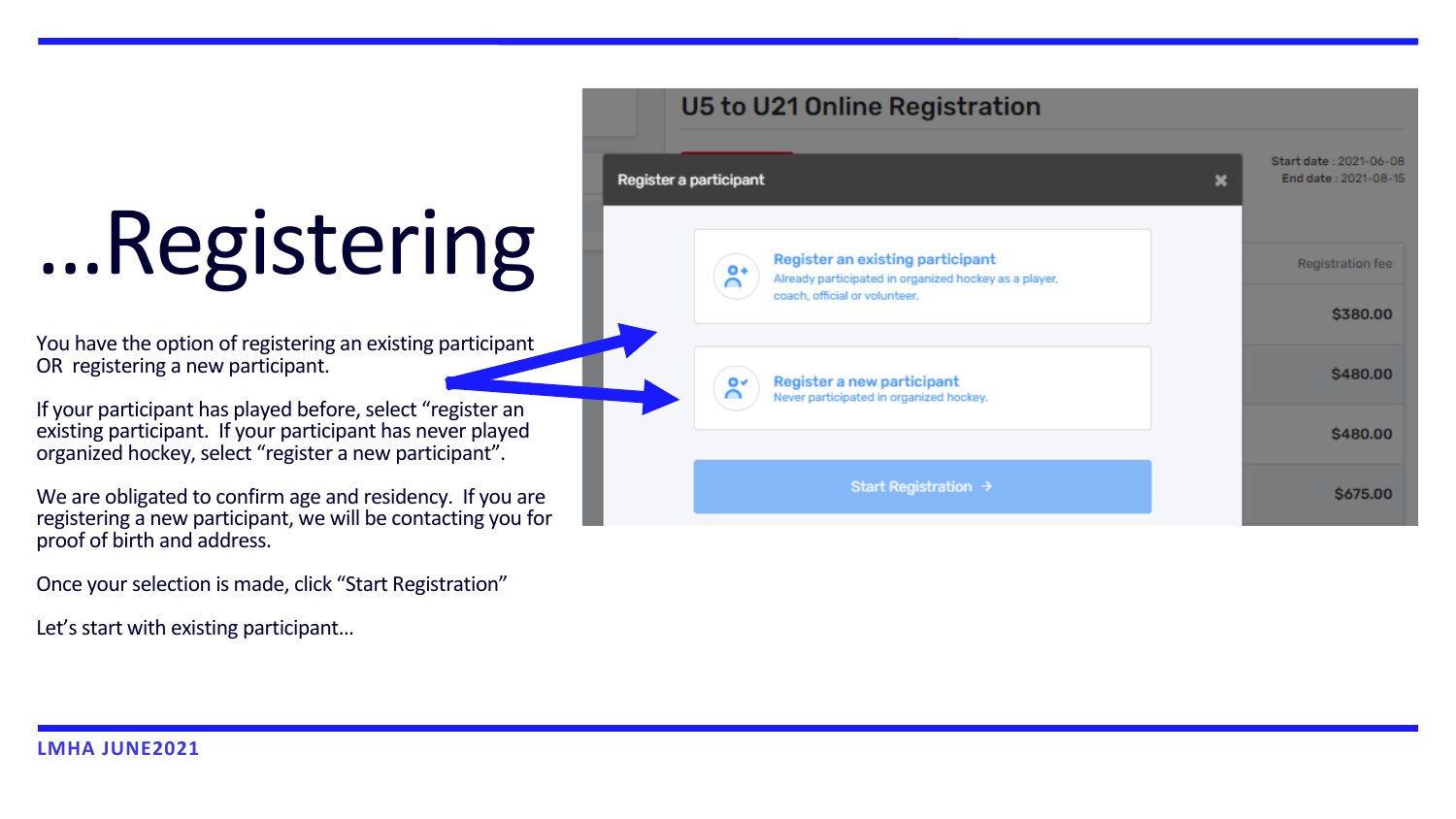| Search participant |                                                                                                      | ×               |
|--------------------|------------------------------------------------------------------------------------------------------|-----------------|
| Search by HCR #    |                                                                                                      |                 |
| ex: 4563485965     |                                                                                                      | $*R$            |
|                    | 0r                                                                                                   | $+P$            |
| First name*        | Last name*                                                                                           |                 |
|                    |                                                                                                      | $*R$            |
| Date of birth *    |                                                                                                      | $*$ p           |
| YYYY-MM-DD<br>茴    |                                                                                                      | * D<br>Q Search |
| Previous           | <b>Registration Options</b><br>TEST MEMBER (4 yrs.)<br>TM.<br>HCR #2021532000000286                  | ×               |
|                    | Available Registrations                                                                              |                 |
|                    | U5 (2017)<br>$\bullet$<br>(\$239.84) - Early fee<br>U6 (2016)<br>$\bigcap$<br>(\$339.84) - Early fee |                 |
|                    | U7 (2015)<br>$\bigcirc$<br>(\$339.84) - Early fee                                                    |                 |
|                    |                                                                                                      |                 |

### EXISTING PARTICIPANT

Your player may show up in your account, but if not, you simply have to search for them and then select.

You can search by HCR# or by First, Last Name AND Birthdate (required).

Once found a list of available registrations is displayed under their name. Typically, only your player will show up, but there may be multiple selections. The default selection should be the correct one based on the birth year. Please read and confirm your player.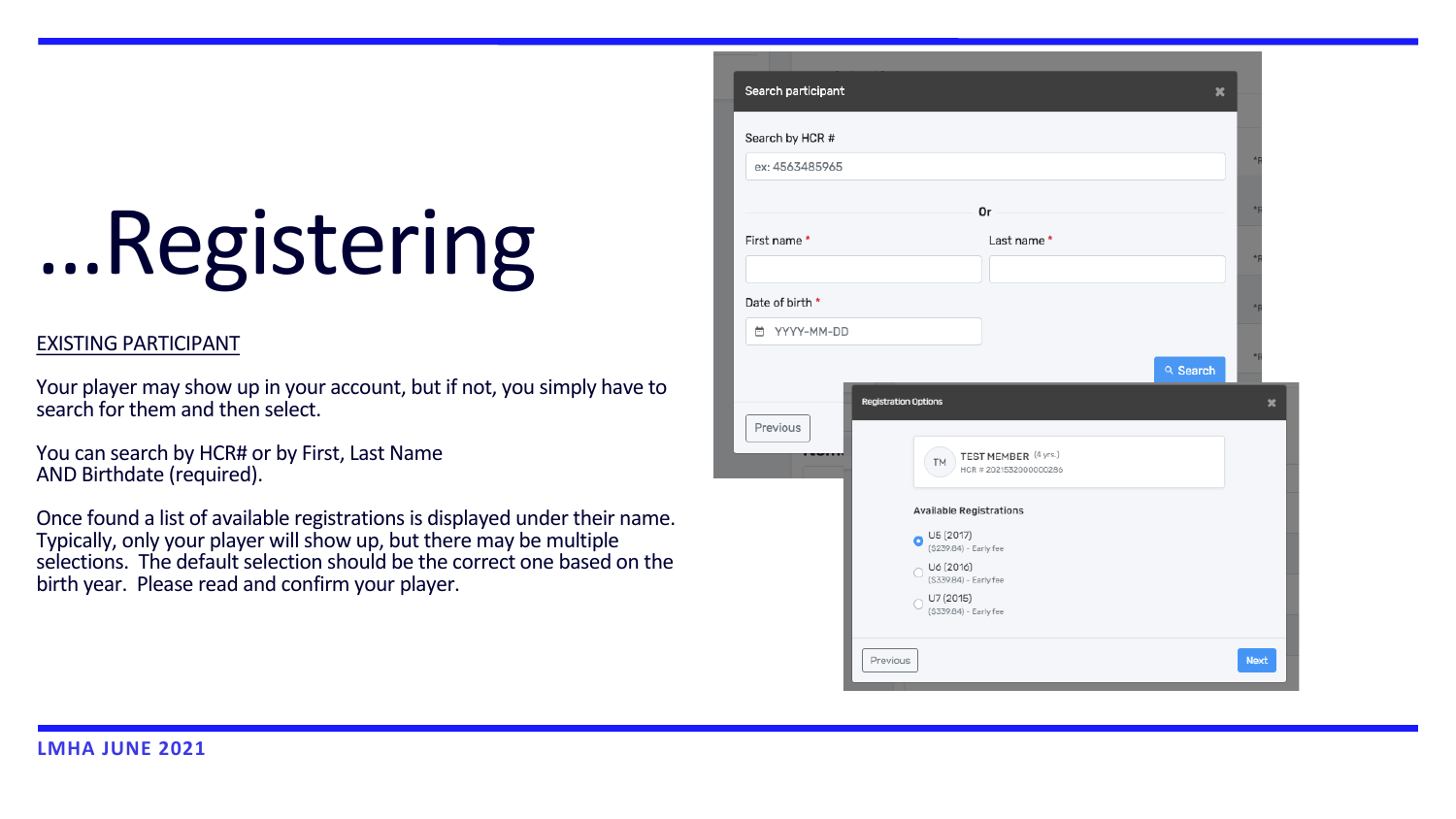# …Registering

### EXISTING PARTICIPANT

Again, the default selection should be the correct one based on the birth year, however, READ and CONFIRM carefully!

The example on the right, shows an example of multiple selections. Ensure the proper registration is selected based on BIRTH YEAR.

Then click "Next"

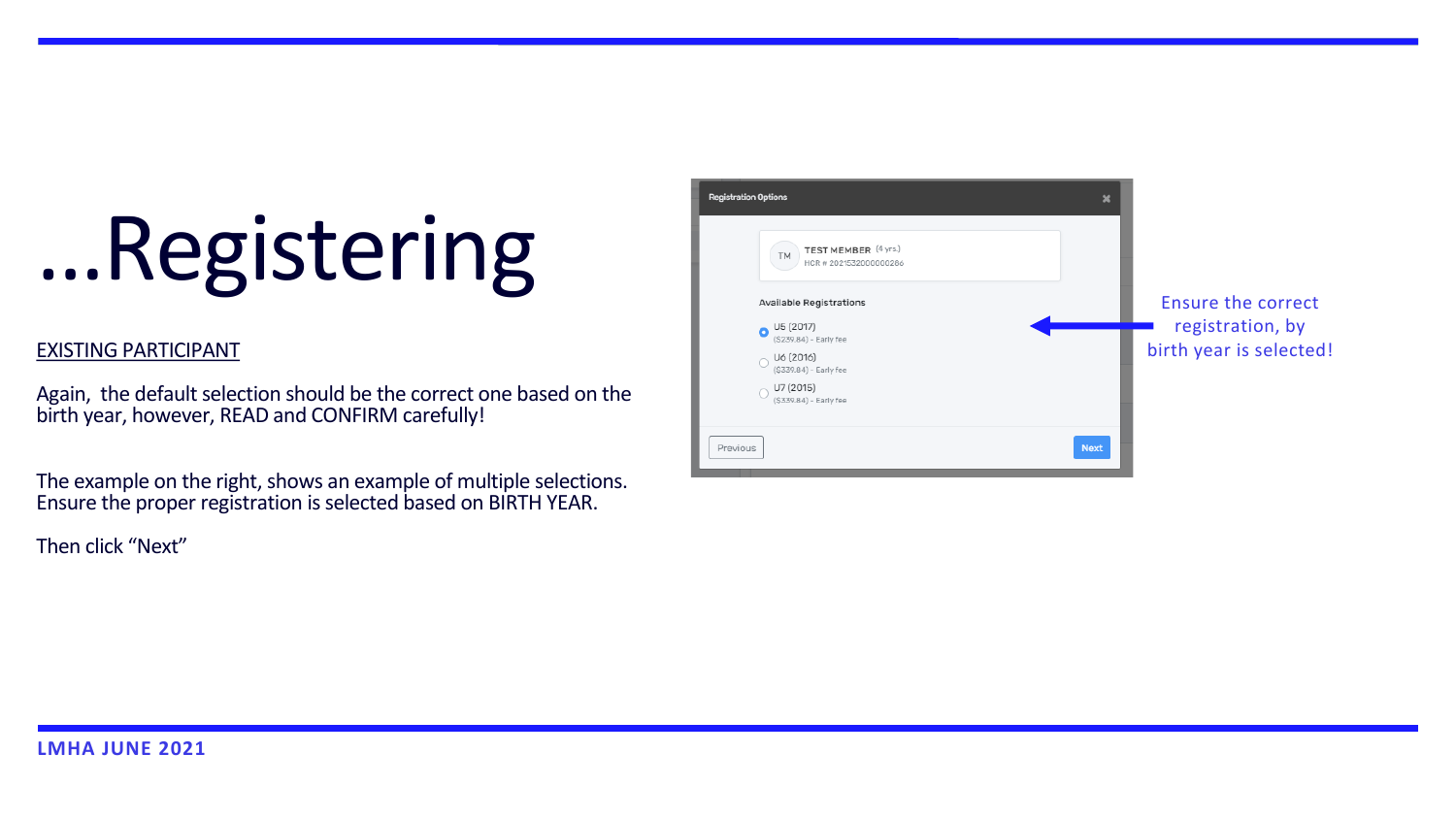| Create new participant                                          |                              |
|-----------------------------------------------------------------|------------------------------|
|                                                                 |                              |
| Test member (11 yrs.)<br><b>Tm</b><br>MILTON MINOR HOCKEY ASS'N |                              |
| Your relationship with the participant *                        | Gender *                     |
| Select<br>$\gamma_{ij}$                                         | Select<br>$\gamma_{ij}$      |
| Select a language *                                             | Secondary Language           |
| Select<br>$\gamma_{ij}$                                         | Select<br>$\gamma_{ij} \rho$ |
| Citizenship*                                                    | Email                        |
| $\mathbb{X}^-$<br>Canadian<br>$\gamma_{\rm eff}$                |                              |
|                                                                 |                              |
| Address Type *                                                  |                              |
| Select<br>$\gamma_{ij}$                                         |                              |
| Address <sup>*</sup>                                            |                              |
| Indicate a location                                             |                              |
|                                                                 | © Enter address manually     |
| Address 2                                                       |                              |
|                                                                 |                              |
| Apartment, suite, unit, floor, building, etc.                   |                              |
| Previous                                                        | Create                       |
| 1112 (2010)                                                     | <b>Dloyar</b>                |

### NEW PARTICIPANT

The process for a new participant is the same as explained previously, except BEFORE you get to available registrations you will be filling out all the information for the new participant, including all your information, address etc.

Remember to only select NEW Participant if they have never played hockey before within Canada.

The email you enter here does not have to be the same email you used for your log in. It MUST be the email you wish to be used for your coach or the LMHA to contact you. Please use an email you check frequently.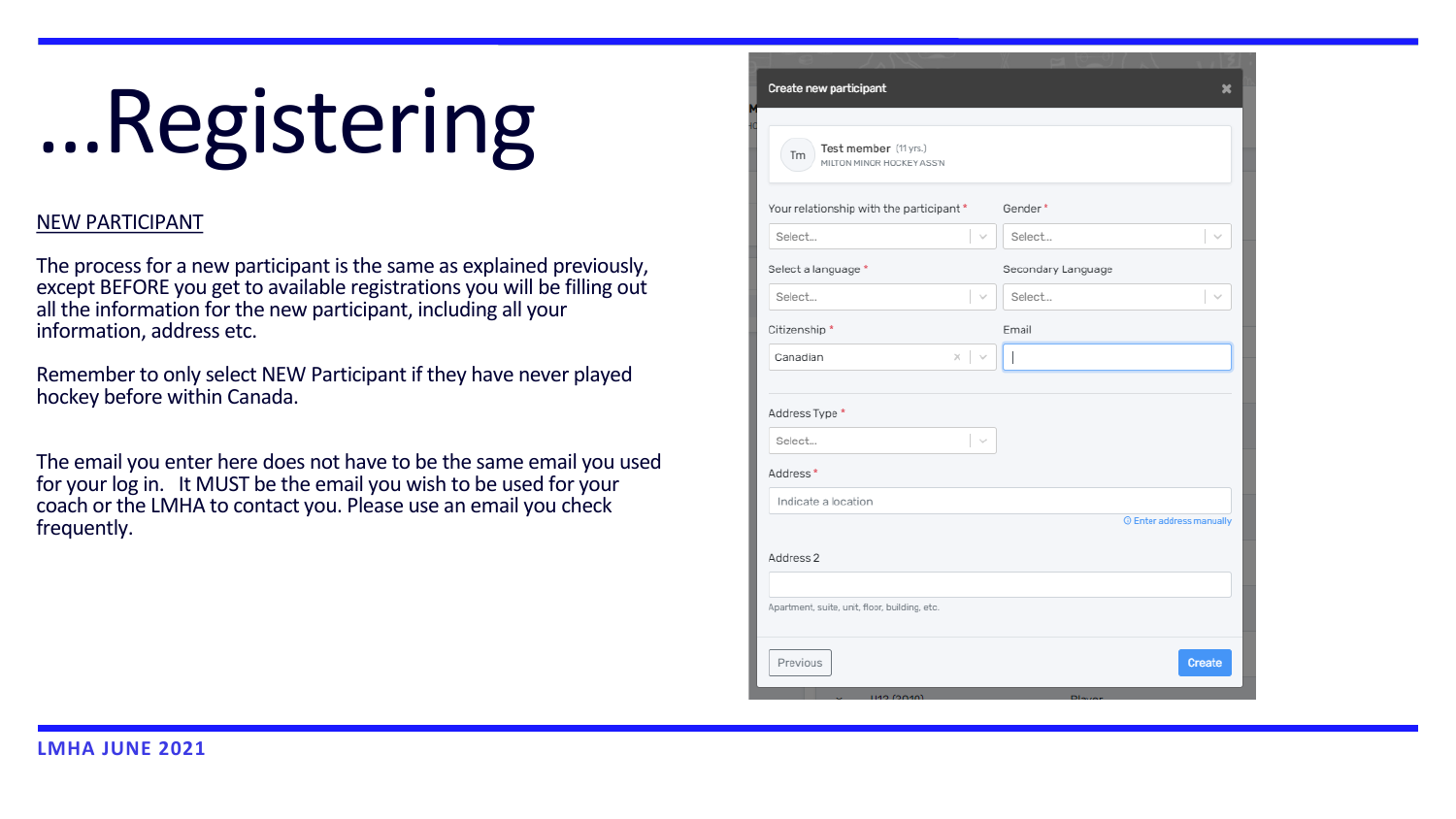| Questionnaire                                                                                    |             |
|--------------------------------------------------------------------------------------------------|-------------|
| TEST MEMBER (4 yrs.)<br><b>TM</b><br>HCR #2021532000000286<br>U5 (2017)                          |             |
| 2021-22 Questionnaire                                                                            |             |
| Please provide your player's current address. *                                                  |             |
| Has your player played organized hockey previously? *                                            |             |
| Select                                                                                           | v           |
| If new to Milton, how many years has the player played organized<br>hockey? (Between 0 and 16) * |             |
| Is the participant a goalie? *                                                                   |             |
| Yes no                                                                                           |             |
| Would you be interested in coaching or volunteering with a<br>Houseleague Team? *                |             |
| Yes $\Box$ No                                                                                    |             |
| Would you like to volunteer with the association? *<br>Yes $\Box$ No                             |             |
| Would you like to sponsor a team? *                                                              |             |
| Yes<br>$\cap$ No                                                                                 |             |
| Previous                                                                                         | <b>Next</b> |
|                                                                                                  |             |

### …Registering

**Questionnaire** 

Once the participant and their category is selected, the next step is reviewing the questionnaire. You are required, to fill this out for each player you register. This is how Hockey Canada has set up the platform.

\*\*NOTE ITEMS ARE FOR EXAMPLE ONLY AND ARE SUBJECT TO CHANGE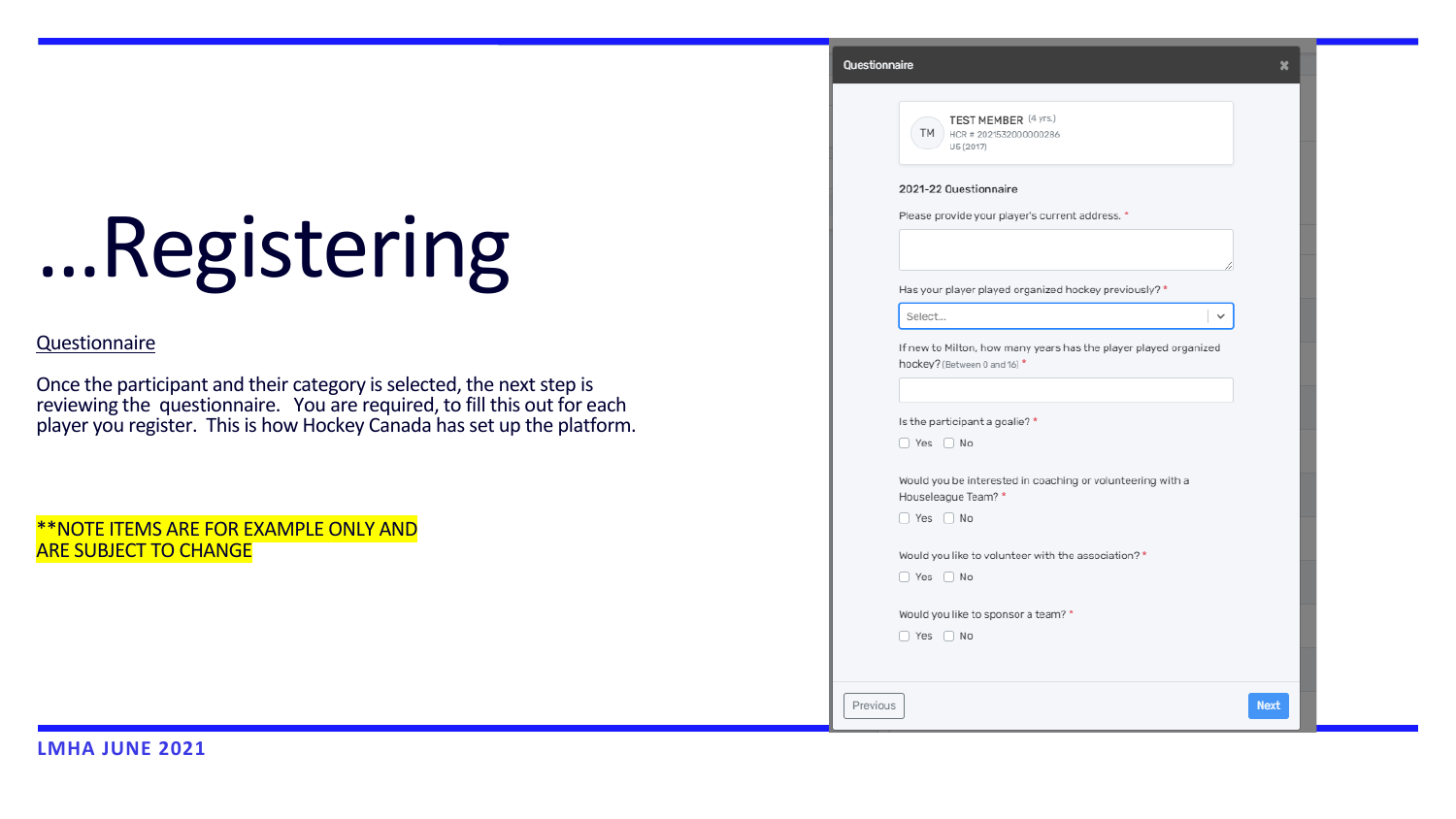|  |  | Waivers |
|--|--|---------|
|  |  |         |
|  |  |         |

TEST MEMBER (4 yrs.) TM HCR # 2021532000000286 U5 (2017)

### Waivers (1 of 6)

### **MILTON MINOR HOCKEY ASS'N INFECTION CONTROL WAIVER**

Participants: - all participants, coaches, members, volunteers, staff, and family members of participants and any other person while in attendance at Association activities

All Participants of the Milton Minor Hockey Association agree to abide by the following when entering designated public facilities operated by the Town of Milton and/or participating in Milton Minor Hockey Association hockey activities under the Return To Play Protocol:

- . I agree to symptom screening checks prior to entering the facility and will let MMHA know if I have experienced any of the symptoms in the last 14 days
- . I agree that I will regularly check the MMHA website for any new or revised information and protocols.
- . I agree to submitting, if mandated, an online covid screener for my player and any accompanying person on the day of and at least one hour before every scheduled ice time.
- . I agree that my participant and accompanying adult, if mandated, will wear a mask in any common areas of the facility, other than on the ice surface.

□ I have read and accept the waiver \*

Previous

**Next** 

## …Registering

**Waivers** 

Next are the waivers. These will include mandatory Hockey Canada waivers along with our own.

\*\*NOTE ITEMS ARE FOR EXAMPLE ONLY AND ARE SUBJECT TO CHANGE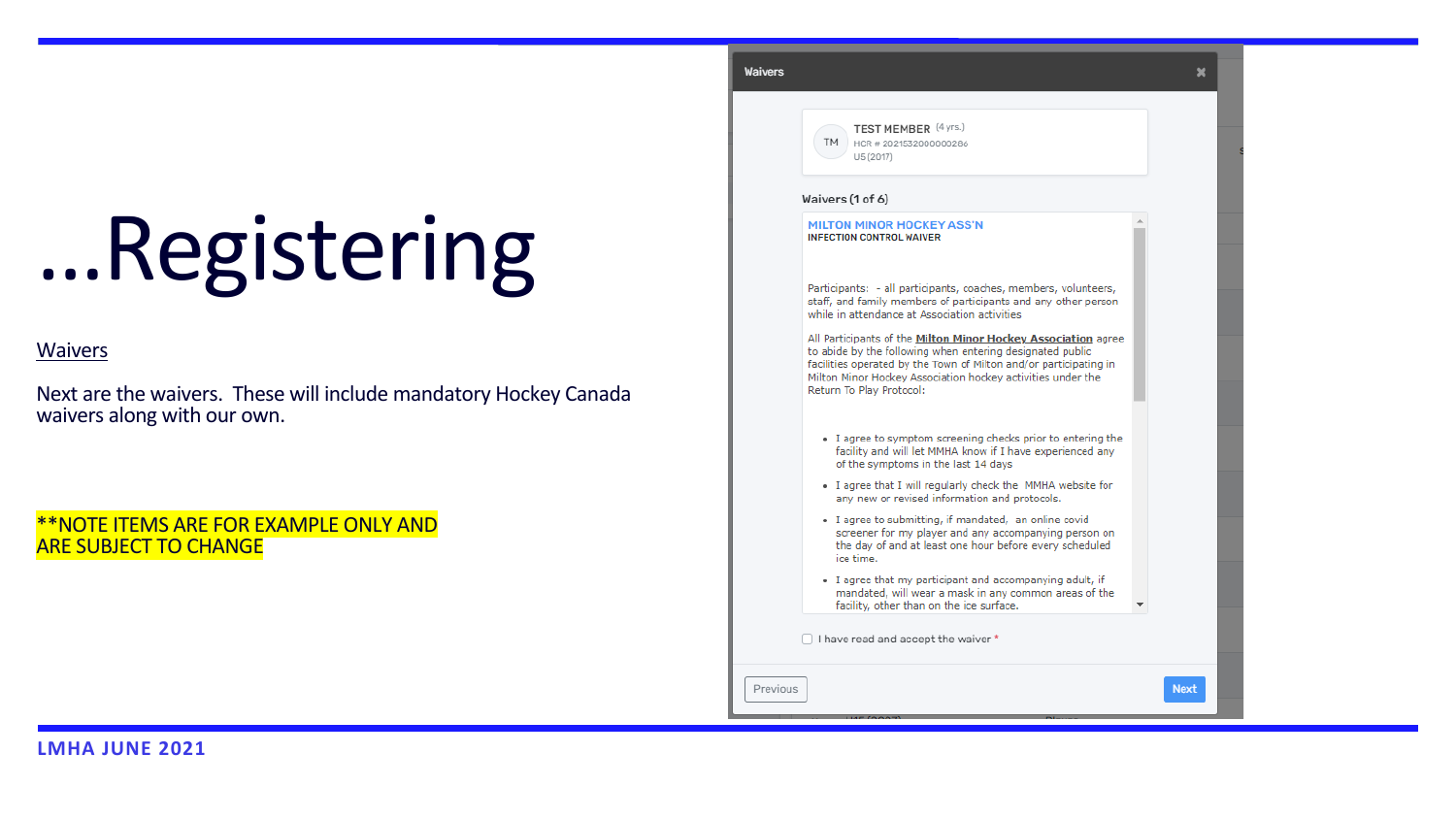

Checking Out? Registering another player?

Once you have clicked on the last waiver you are brought here. It asks if you want to proceed to checkout or if you want to register another. If you accidentally press the wrong selection, you will get another chance to go to payment, or register another participant depending on what you selected.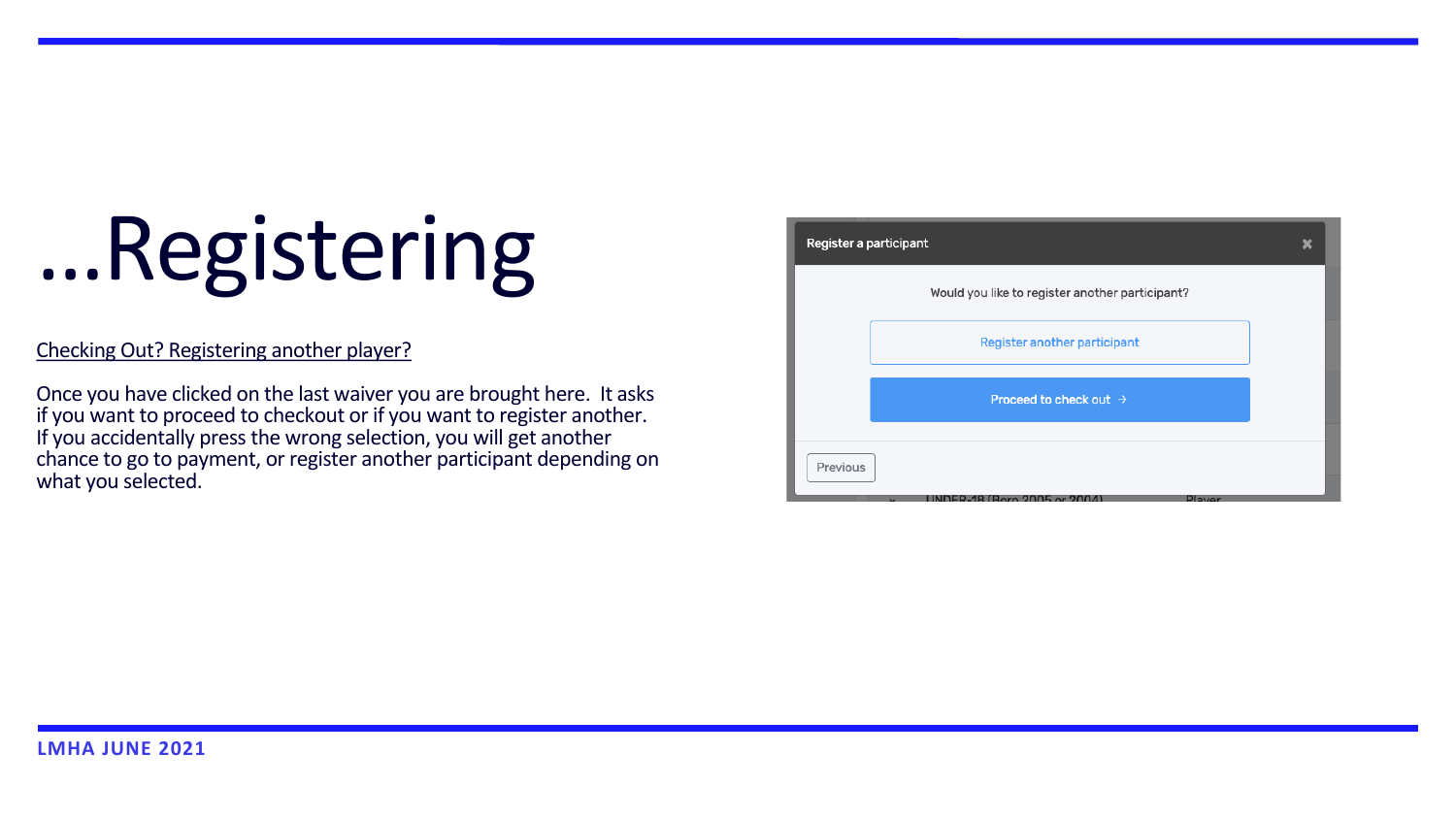| <b>LETHBRI</b>          | Registration summary<br>Order summary                                     |            |
|-------------------------|---------------------------------------------------------------------------|------------|
| <b>HOCKEY AL</b>        | Registration for<br>Edit this member's registration<br>Remove this member |            |
| <b>Qverview</b><br>Home | Registration<br>U15 Bantam                                                | \$875.00   |
| Registration            | 10 Available credits - Activate credits for this member                   | $-$0.00$   |
| Participant             | Subtotal for                                                              | \$875.00   |
|                         | <b>Total price</b>                                                        | \$875.00   |
|                         | Register another participant                                              | <b>Nex</b> |
|                         | U11 Atom<br>×                                                             | Player     |

**This part is VERY important.**

If you have a credit, you MUST activate the credit to use it.

If you are certain you have a credit but "Available credits" is not listed. DO NOT GO ANY FURTHER.



### **Credits must be activated before you checkout**.

If you checkout without activating, the credits CAN NOT be applied to the 2021-22 season. This is a Hockey Canada Registration issue.

### **\*\*NOTE FEES AND ITEMS ARE FOR EXAMPLE ONLY AND** ARE SUBJECT TO CHANGE



Contact Julie if you do not see "Available credits" and you should have credits.

Julie Monday –Thursday 2:00pm –5:00pm Friday 12:00 –5:00pm

403-320-0745 LMHA office 403-892-7816 Cell

Lethbridge Minor Hockey Association<br>EMAIL: Imhareg@telus.net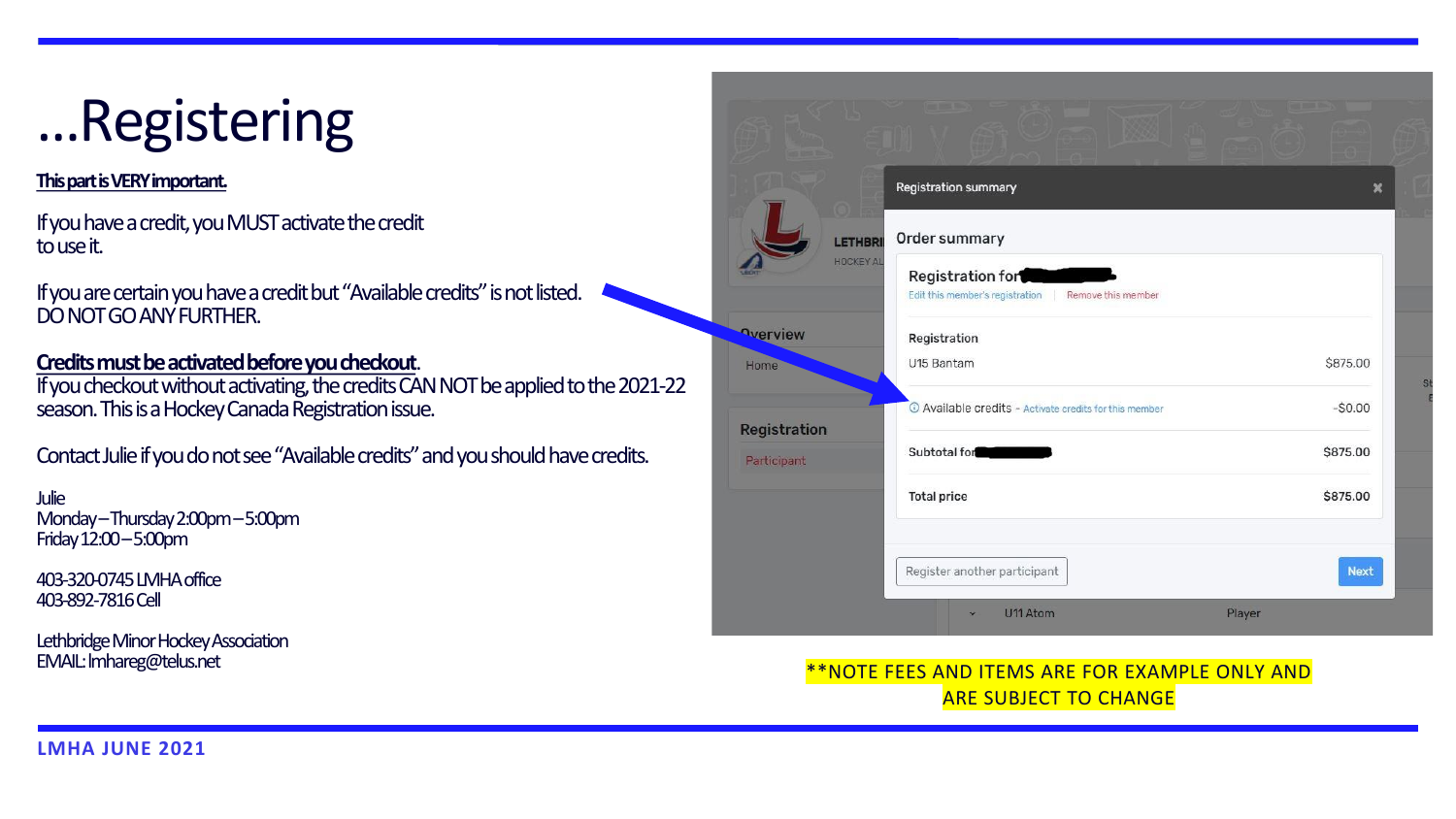| Ontanno<br><b>Edition of the complete state</b><br>Registration summary                   | ×        |  |
|-------------------------------------------------------------------------------------------|----------|--|
| Order summary                                                                             |          |  |
| <b>Registration for TEST MEMBER</b><br>Edit this member's registration Remove this member |          |  |
| Registration                                                                              |          |  |
| U5 (2017)                                                                                 | \$239.84 |  |
| <b>Total price</b>                                                                        | \$239.84 |  |
|                                                                                           |          |  |
| Register another participant                                                              | Next     |  |
| טזו נצטוון<br>rayer                                                                       |          |  |

# …Registering

Made a Mistake/Forgot Something? No Problem

Review your "order". If something isn't correct you can:

Edit the registration- it will take you back to the first screen for that member's registration and you can redo it. (e.g. selected wrong birth year, forgot to add the tryout package, etc.)

\*\*NOTE FEES AND ITEMS ARE FOR EXAMPLE ONLY AND ARE SUBJECT TO CHANGE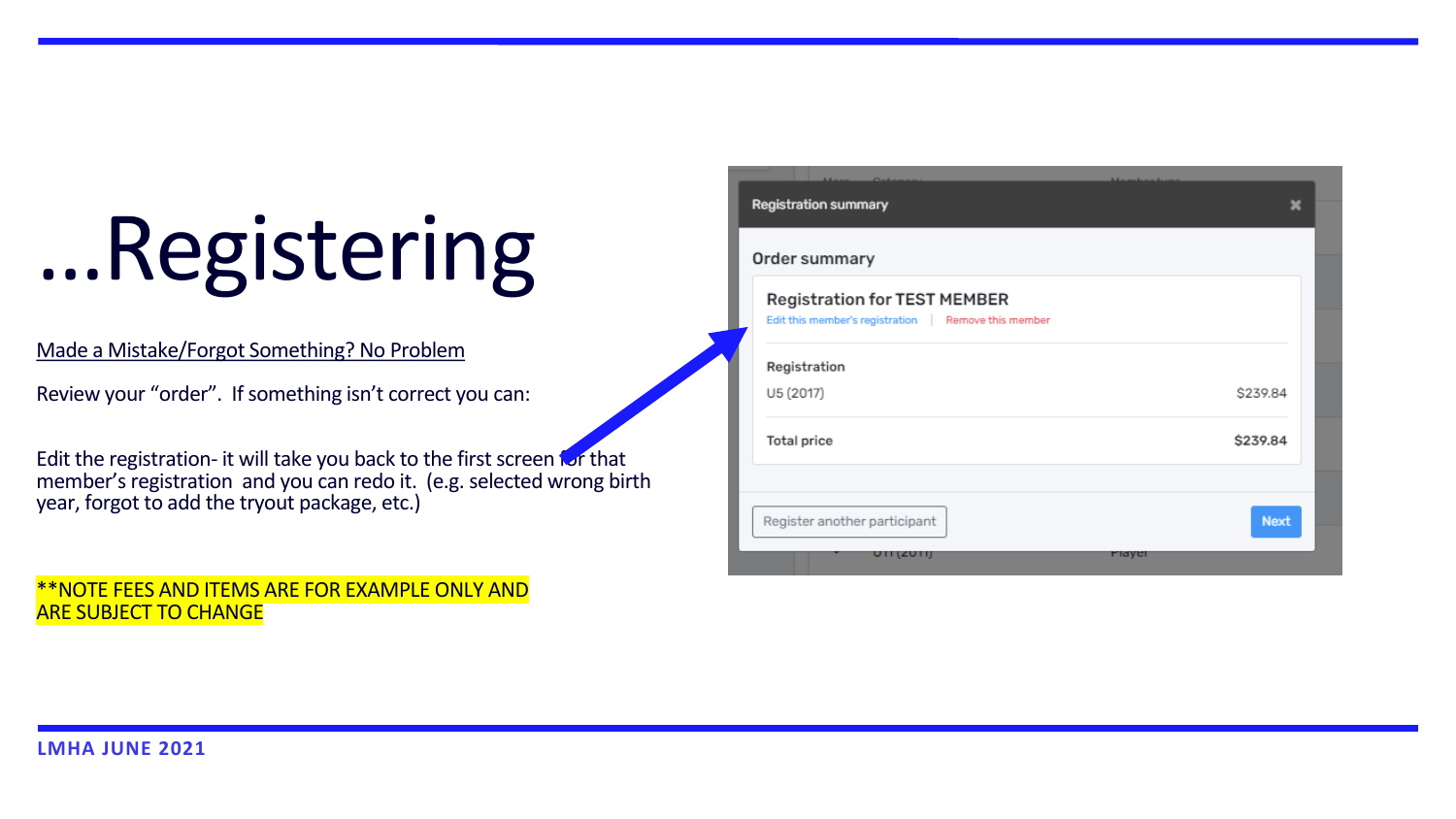



### …Registering

Your Cart/checkout

Prior to checkout you can view the Order summary. If you wanted to register another player, select the button the bottom left.

Otherwise, if you are OK with the summary simply click next.

If you accidentally selected Register another participant and want to check out, you can get back to your checkout by selecting Skip to payment.

\*\*NOTE FEES AND ITEMS ARE FOR EXAMPLE ONLY AND ARE SUBJECT TO CHANGE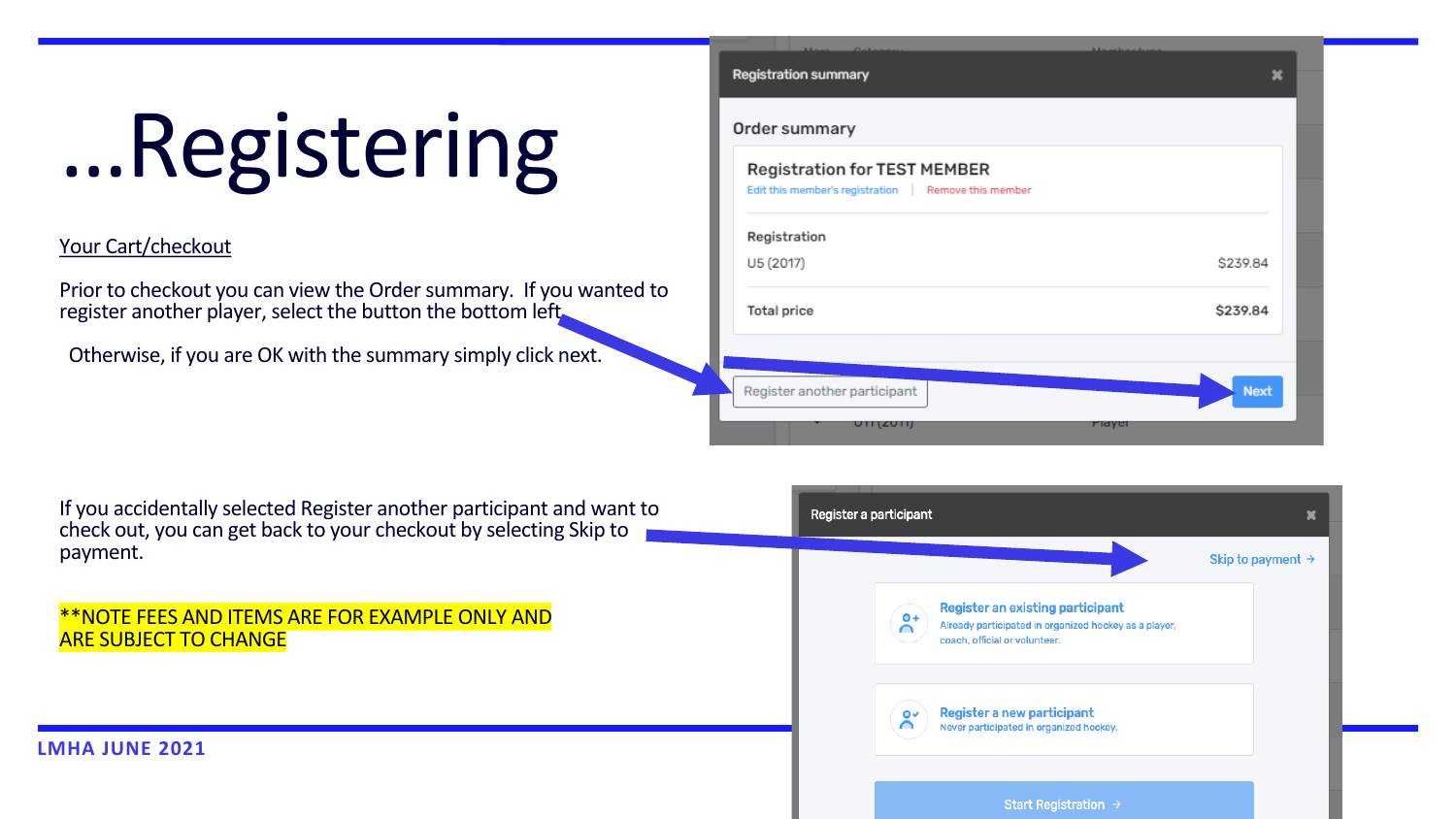| < Back to all         |        |
|-----------------------|--------|
| Select Payment Method |        |
| Pay online now        |        |
| Ħ<br>Credit card      |        |
|                       |        |
| Previous              | Next   |
| U6 (2016)<br>NC.      | Player |



### …Registering

Payment is made online like any other online transaction. Simply follow the directions.